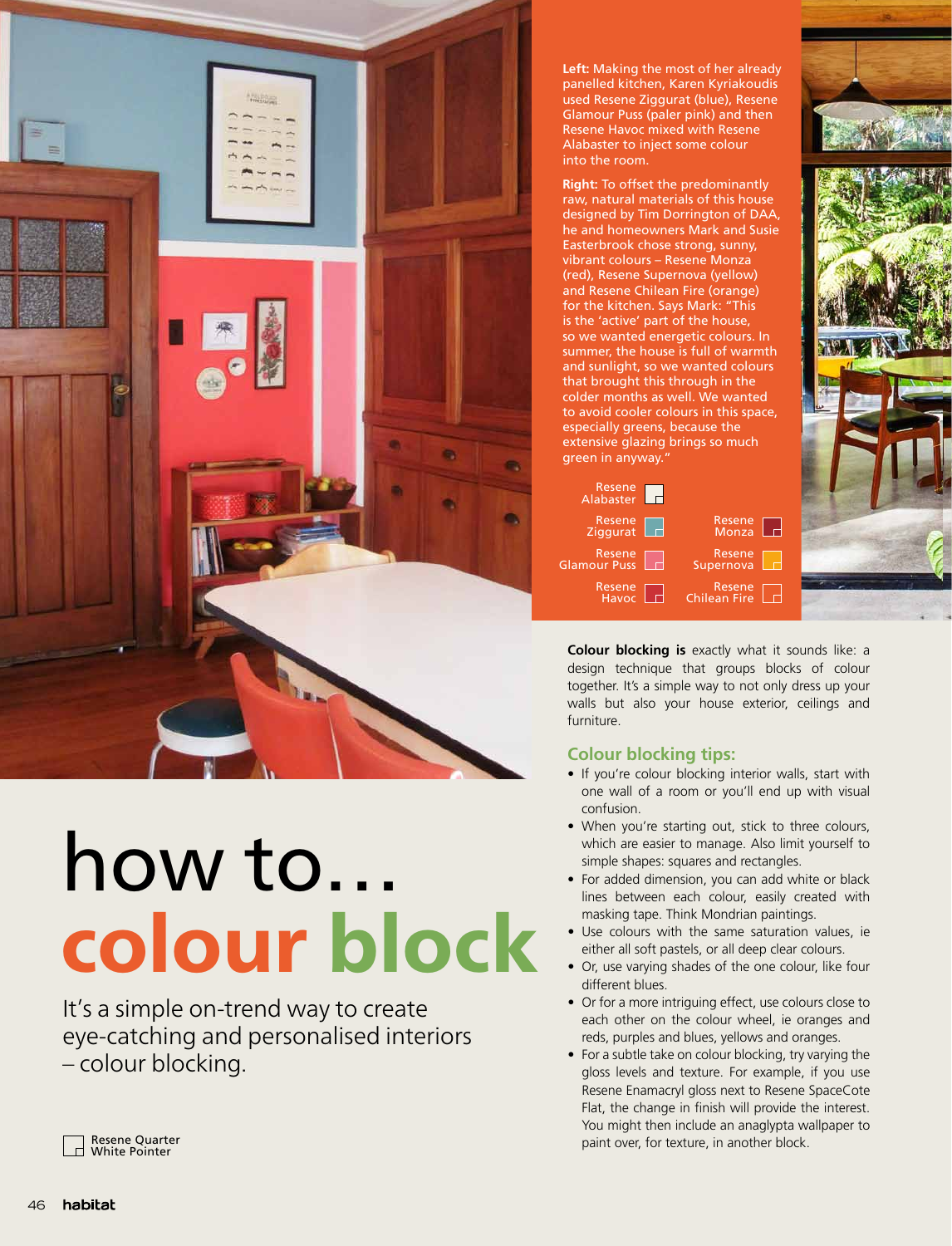

**Below:** A colour blocked exterior for this Waikanae Beach house was devised by Gerald Parsonson of Parsonson Architects The scheme gives the house a playful and casual feel with colours that relate to the blues and greens of both the built and natural beach environment. He used Resene Dell, custom-made Resene Parsonson's Kaitoke Green, Resene Juniper and Resene Green Meets Blue along with Resene Quarter Spanish White and Resene Surrender (pale grey).

| Resene<br>Dell                    |  |
|-----------------------------------|--|
| Resene<br><b>Green Meets Blue</b> |  |
| Resene<br>Kaitoke Green           |  |
| Resene<br>Juniper                 |  |
| Resene<br>Surrender               |  |
| Resene Quarter<br>Spanish White   |  |





**Above:** If you're not sure you want to colour block a whole room, try the trend on a smaller scale by painting a set of shelves like these, crafted for *Good* magazine, and using Resene Black White, Resene Citrus, Resene Pelorous and Resene Chelsea Cucumber. The walls are Resene Rice Cake.

**picture** Tony Brownjohn